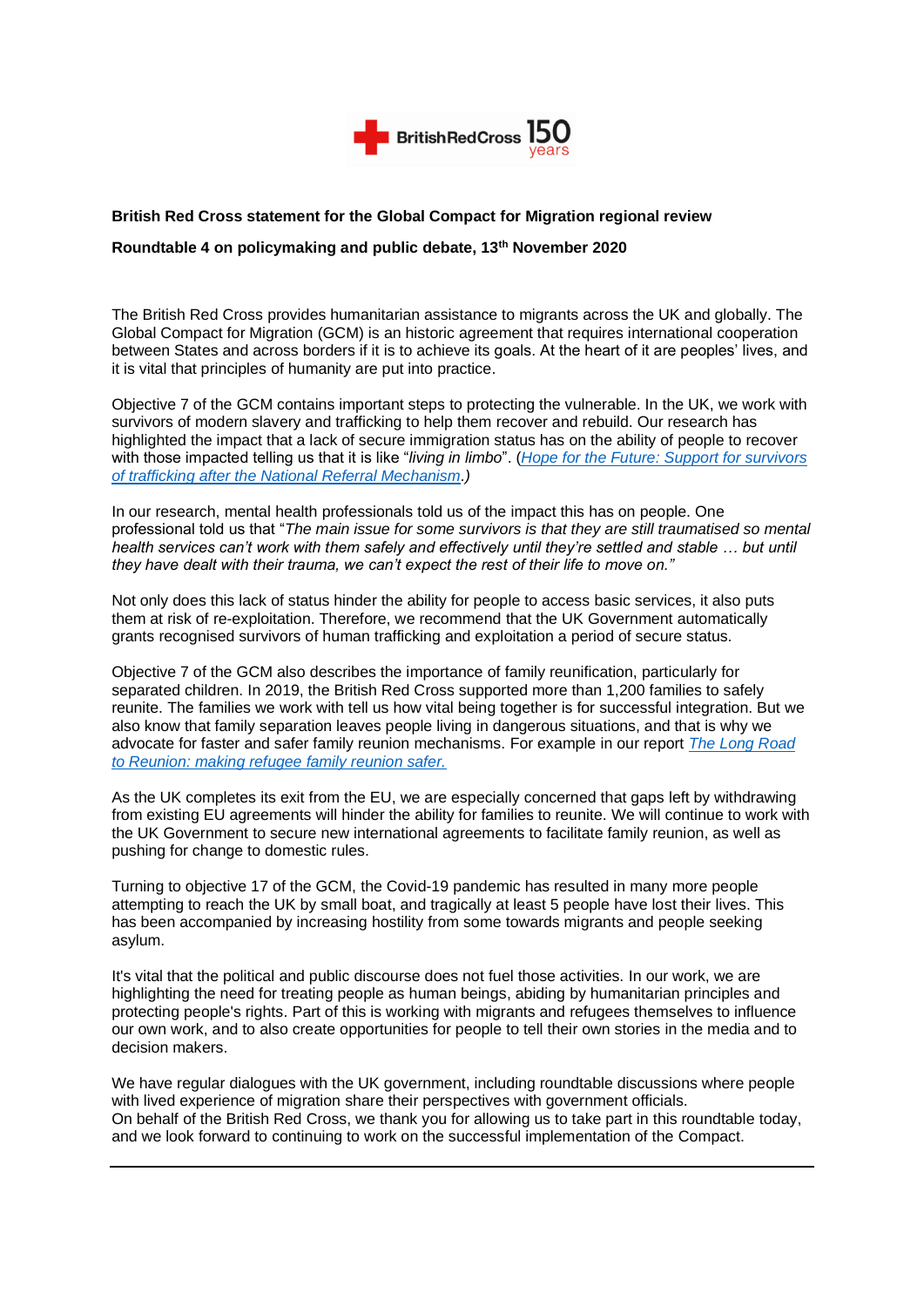## **British Red Cross statement for the Multi-stakeholder consultation of the Global Compact for Migration regional review**

# **Roundtable 1 on progress and challenges in implementation, 9th November 2020**

The British Red Cross is the largest independent provider of services to refugees and asylum seekers in the UK and we are addressing the vulnerabilities of migrants in the current context of COVID-19. The British Red Cross also provides humanitarian assistance globally for migrants in their most vulnerable moments, adopting a route-based approach across borders. We coordinate closely with Red Cross Red Crescent National Societies across Europe, for example on family separation, reuniting migrant adults and children, and on anti-trafficking.

The British Red Cross played an active role in the development of the Global Compact for Safe, Orderly and Regular Migration (GCM). Now, 2 years since it was adopted, the true test in the implementation is whether it can make a difference on the ground, in the lives of migrants and the communities that host them. At the heart of the GCM is the idea that migration is a global issue, requiring multilateral solutions. International cooperation is needed on migration and cross-border issues, as we've seen with COVID-19 and the impact of border closures.

A few weeks ago, a family of asylum seekers from Iran attempted to cross the English Channel from France, their boat sank and the family died, including two children. This tragic event brings to the fore the need for humanitarian solutions, with countries working together and beyond borders. And addressing the reasons why people flee their homes in their country of origin. We need to see good and humane asylum systems, including access to good quality legal advice for asylum claims. And rights for families to be reunited.

Before COVID-19, the British Red Cross convened three roundtables to discuss GCM implementation, on the themes of prioritising vulnerabilities, detention as a last resort, access to essential services, and protection along migration routes. We make 5 key recommendations in a policy report, *[Policy into Practice, Implementing Humanitarian Priorities in the Global Compact for](https://www.redcross.org.uk/-/media/documents/about-us/what-we-do/policy-into-practice-global-compact-migration.pdf)  [Migration](https://www.redcross.org.uk/-/media/documents/about-us/what-we-do/policy-into-practice-global-compact-migration.pdf)*. These recommendations are based on the roundtable discussions between UK government, migrants, civil society and think tanks:

1. A solid foundation for GCM implementation requires appropriate planning at national and local levels, including a cross-government strategy for the GCM - benchmarking existing policy and practice as the government's starting point for GCM implementation.

Currently there may be new immigration legislation coming for the UK which may have an impact on GCM commitments in terms of safe and legal routes.

- 2. Supporting the GCM through a 'whole of society' approach. Civil society can play a particularly important role in assessing national progress, holding governments to account and sharing best practice.
- 3. All organisations should make sure that migrants' own experiences and voices have a meaningful influence on GCM implementation – and on migration policymaking more broadly.
- 4. Political leadership is needed at all levels to build a wider base of support and momentum for the GCM, for example, by designating 'champions' for the GCM.
- 5. The Government should work in partnership with other organisations to build on links between different objectives of the GCM to avoid siloed approaches, as well as between the GCM and other frameworks.

For example, stronger links are needed between the GCM and the Global Compact on Refugees, and links should also be made with the Paris Climate Agreement and the Sustainable Development Goals (SDGs). It's critical that Member States addressing the climate crisis and the increasing vulnerability of people on the move. There is an opportunity for the UK Government to foster international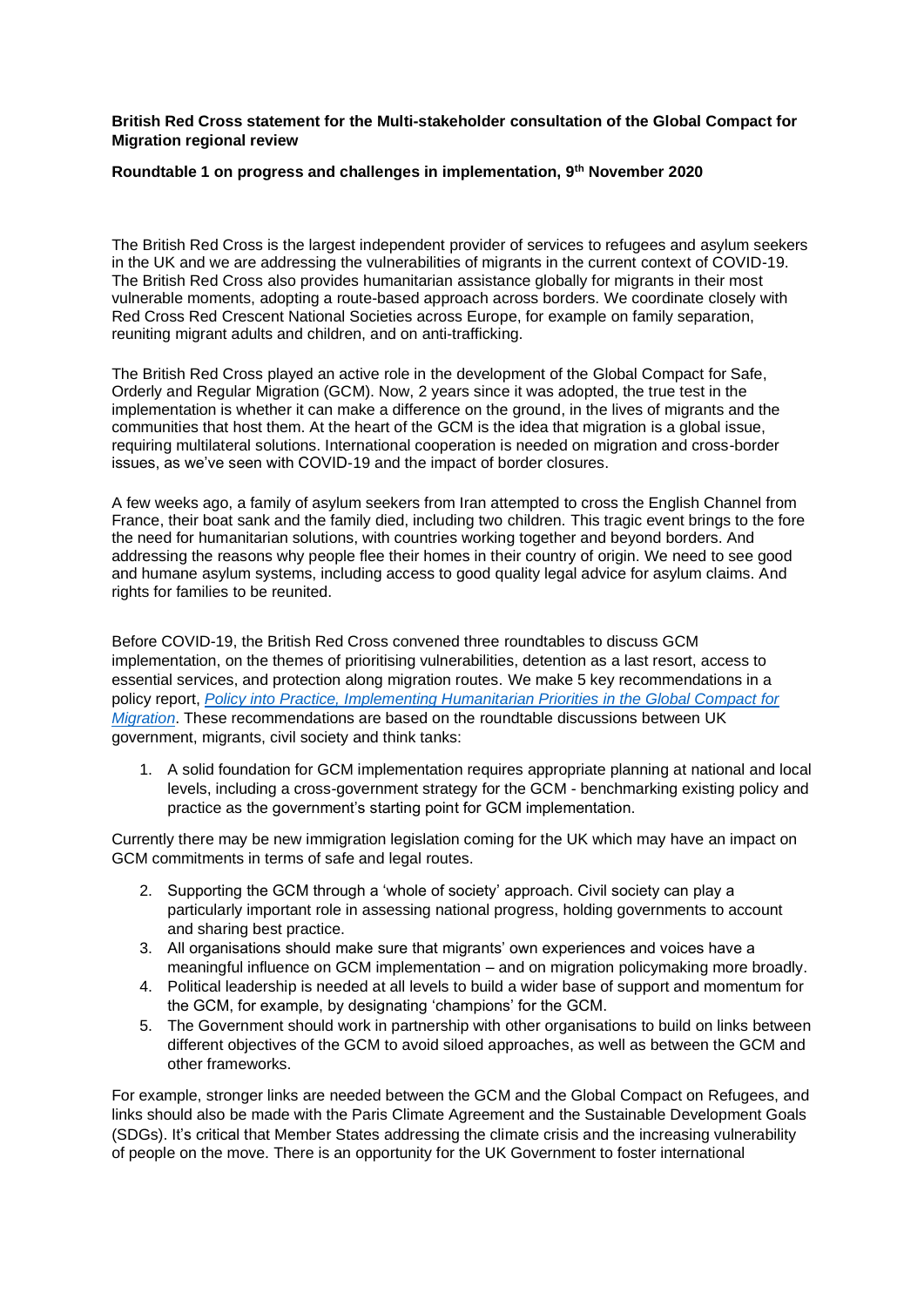cooperation to address the connections between climate change and migration, whilst hosting the UN climate change talks (COP26) next year.

On a final note, in this regional review, we should recognise that Member States are addressing migration at home and overseas. Many Member States in this region also play an important international role as major donors of international development assistance and humanitarian aid globally. They have a diplomatic role through foreign policy with other countries through bilateral and multilateral agreements. These all have an impact on GCM implementation in the regions of Africa, Asia and Latin America too. The same humanitarian principles that are applied to protect people overseas also need to be put into action domestically, for example with people seeking asylum.

### **British Red Cross statement for the Multi-stakeholder consultation of the Global Compact for Migration regional review**

#### **Roundtable 2 on best practices for stakeholder engagement, 9th November 2020**

Last year the British Red Cross helped nearly 11,000 people separated from their families to reconnect or look for their loved ones. We supported over 3000 people to be reunited by assisting with family reunion visa applications and arranging travel for those families to reach the UK safely. This year, the British Red Cross has been a key point of contact with the UK Government Home Office on COVID-19. This involved weekly phone calls with Home Office officials, feeding in and out issues and information on the impact of COVID-19 on people seeking asylum.

The whole-of-society guiding principle of the Global Compact is critical to successful implementation. The voices of migrants with lived experience and diaspora need to be heard to ground GCM principles and objectives in reality and shape migration policymaking. Their participation and leadership are crucial.

The British Red Cross works closely with networks led by and for people with lived experience of migration and seeking asylum in the UK, for example the [VOICES network.](https://thevoicesnetwork.home.blog/) They have the opportunity to speak with MPs in the UK Parliament and with the UK Government Home Office. I hope that a VOICES Network Ambassador will have the opportunity to speak at the GCM review meeting on Thursday to share her own experience of migration and integration in the UK.

We have played a convening role in bringing the voices of people with lived experience into roundtable policy dialogues with UK government departments. Government officials don't always have the opportunity to interact with migrants themselves. We have found that starting with these perspectives is powerful and often leads to government officials referring back to the points that migrant representatives have made.

For example, one of the migrant representatives at the roundtable discussions told us: *"Vulnerability is feeling like I have no voice of my own. Feeling like I am not being treated like a human being. I should be protected and respected regardless of personal characteristics because I am just a human."* This led to a discussion on agreeing a definition of vulnerability for the GCM implementation.

Overall, efforts should be made to support local organisations, local government authorities, diaspora groups and migrants themselves – to address vulnerabilities, including through investment in their capacity to do this.